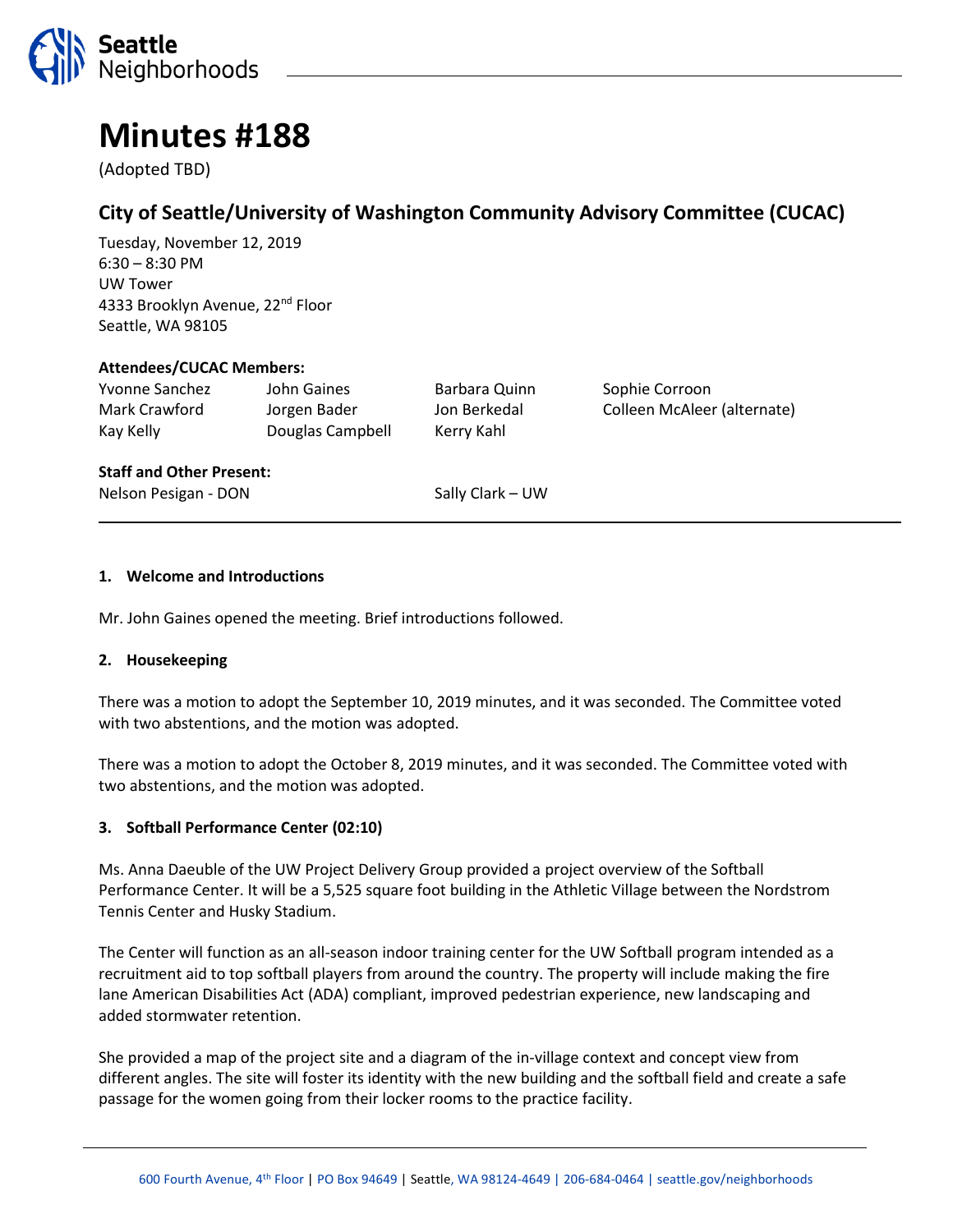She noted that the project is going through Master Use Permit (MUP) review due to tree removal. About 43 trees are being preserved including an exceptional metasequoia and several large tulip trees located on the south side of the existing fire lane. About 24 trees are proposed to be removed to accommodate the construction of the facility and ADA improvements.

The primary user of the center is the women's softball team but it is not expected to be a women-only center. The center is open during the summer months and off-season for summer camps. There will be gender-neutral restrooms in the building. Ms. Clark mentioned that the Baseball Team has its own performance center. Ms. Daeuble added that the ceilings at the Baseball Center are much lower than for the softball center.

Mr. Gaines commented about the building materials, and Ms. Daeuble responded that the Design Team is still working on the materials, but they are looking at a pre-engineered metal building to keep it simple.

Mr. Jon Berkedal commented if the building project was part of the Campus Master Plan (CMP) and if the site impacts the neighboring communities. Ms. Clark responded that the CMP does not list the specific buildings to be built, but it gives authority on areas of development. She added that the project is not out of bounds in terms of capacity within the CMP.

Mr. Berkedal commented about potential impacts on the neighboring communities such as exterior lighting that may bleed out, and Ms. Clark responded that she will ask the Athletics Department about any potential impacts. She noted that she anticipates more summer camps during the year. Mr. Berkedal noted the issue around traffic and a convenient drop off site for the public that will be attending or participating in the events. He added drop off zones should be created that will be convenient for everyone. He noted that this is a broader issue and not specifically directed to the project.

Mr. Berkedal commented that if the building was anticipated by the CMP or was there a decision made to have the center be part of the campus. Ms. Clark commented that any building development that comes to the Committee that is beyond the developable square footage would require an amendment to the CMP. This project falls within the scale and developmental capacity of the East Campus area.

Mr. Berkedal commented that the center is an excellent addition to the University, and Ms. Barbara Quinn commented that having summer camps for the high school kids will be better.

Ms. Colleen McAleer asked if there will be a change in connectivity in the pathway behind the site, and Ms. Daeuble mentioned that the route will remain the same and the only change will be the fire lane. There will be landscape and lighting enhancements added to the site.

The construction will begin in June or July 2020 and the anticipated completion will be early 2021.

#### **4. Montlake Triangle Project Update (21:07)**

Mr. Kevin Kibet of King County Metro is the project manager for the Montlake Triangle Project Implementation.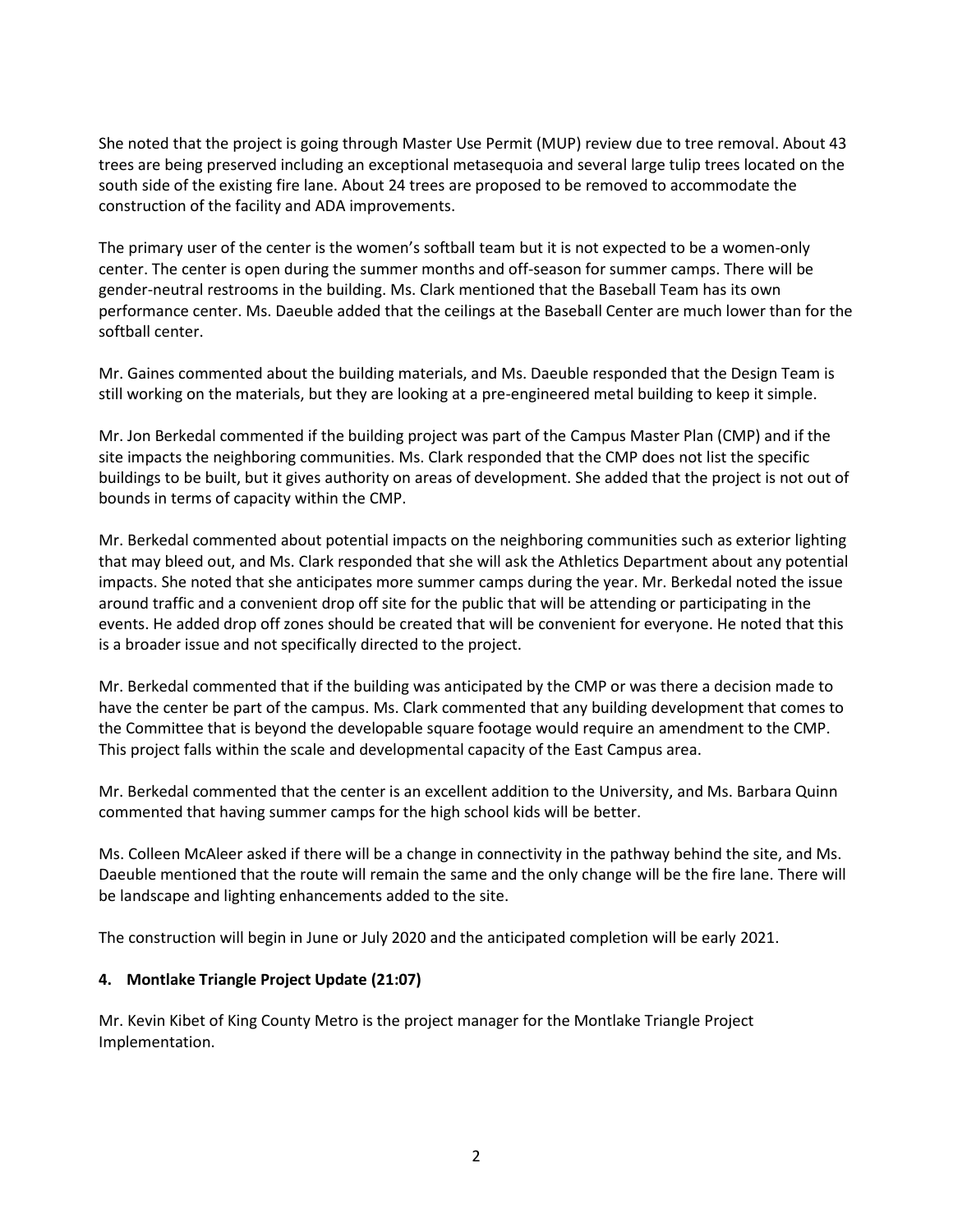Mr. Kibet commented that this project has been in planning and deliberation for a while. It has gone through twenty different concepts. Agencies involved in this process include SDOT, UW Athletics, King County Metro, several community members and other jurisdictions from the east side.

A goal of the project is to create better bus transportation and bus lines coming from the east side during peak times that are. Bus schedule changes will take effect in March 2020. Another goal of this project is to address any ADA issues around the UW plaza and address traffic patterns during graduation and football games. The project will include widening of roads, enhanced sidewalks, development of the north planters, enhanced ADA pathways as well as bus shelter improvements and striping for buses.

Mr. Berkedal commented that the big improvement will be bus transportation. His concerns are about the drop-offs coming from the Light Rail station during sporting events and how the drop-offs are being addressed so as to not create traffic issues.

Ms. Clark commented that there have been changes made in the stadium drop off and suggested inviting the UW Transportation Services to come to this meeting and present the changes that they have made.

Ms. Clark added that traffic patterns around the stadium will be different on game day, and Mr. Berekdal commented that he wants to know what the plan is on a routine basis.

Mr. Bader asked if there were any traffic studies that were done on Montlake Boulevard and NE Pacific Street, and Mr. Kibet responded that they have done some conservative data analysis on bus traffic and he noted that there will be no major traffic impacts.

Mr. Bader asked about the slowdown in traffic and if it will create traffic congestion, and Mr. Kibet noted that there will be no change in traffic especially during the morning hours. There may be a potential two minutes average increase in general traffic on southbound Montlake Boulevard in the PM peak times ranging and will know more once the service change becomes effective in March.

Mr. Bader requested if he could get a copy of the traffic analysis report or an executive summary to present to his community council.

Mr. Gaines commented that the main purpose of the project is to get bus traffic out of downtown, and Mr. Kibet noted that is one of the purposes, also creating a backbone for the Light Rail Station and position King County Metro to reinvest 44,000 bus hours in the Northeast where the Light Rail System is more effective. He added that there will be no redundant bus services following the Light Rail.

Ms. McAleer asked if this project could accommodate Bus routes 78 and 65 to pass the bus stops along Montlake Boulevard in the PM peak hours avoid traffic congestion, and Mr. Kibet mentioned that he will present it to the planners for more information.

# **5. U District Upzone Plans (39:28)**

Mr. Pesigan commented that he contacted Mr. Geoffrey Wentlandt several times if he could do a presentation update about the U District Up zone plans, but he never responded to the requests. Mr. Gaines suggested continuing to reach out to Mr. Wentlandt and invite him if he could present an update to the Committee.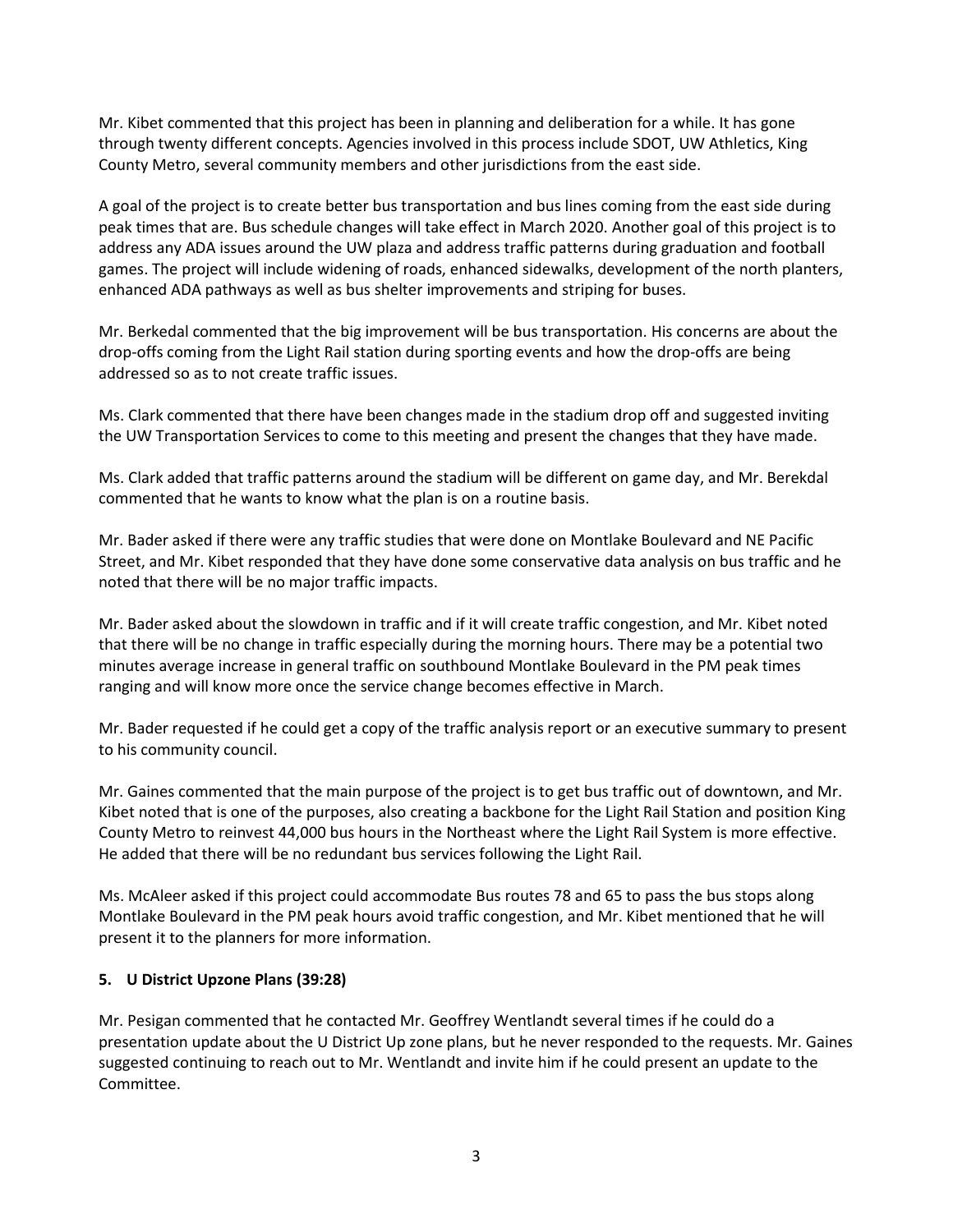### **6. Public Comments**

Mr. Gaines opened the discussion for public comments. There were no public comments.

## **7. Committee Deliberation (40:52)**

Mr. Gaines opened the discussion for Committee deliberation.

Mr. Gaines mentioned having Ms. Kjristine Lund assist the Committee focus on the scope for 2020 since the CMP is already complete. The goal is to have Ms. Lund at the beginning of the year to help facilitate a work plan that the Committee can adopt to be more effective. Ms. Clark commented about identifying what this Committee's goal would like and its measure of success in order to benefit from Ms. Lund's services.

Mr. Berkedal commented that the Committee should commit to reviewing the current bylaws and City and University agreement (CUA) since these documents provide a blueprint on what this Committee is supposed to do. The value of having Ms. Lund is to help the Committee understand what resources are available and how to leverage these resources for the Committee to use. The roles and responsibilities of this Committee already exist in the bylaws and the ordinance.

He added that if Ms. Lund can help the Committee be a better partner with the University and the City would be great. The City has a big role to play in their interaction with the Committee. A presentation by the City about the impacts of their upcoming projects to the neighborhood will be beneficial to this Committee.

He also suggested a specific deliverable this Committee can provide to both the University and the City is also beneficial. He hopes that any feedback or comments that come out of this Committee either through the meeting minutes or other documents are being taken seriously.

Suggested topics for this Committee are affordable housing in the surrounding neighborhoods, multi-modal transportation impacts and up zones.

Mr. Bader suggested attending the Board of Regents meeting so the Committee can be informed about upcoming projects that will be happening in the University that may affect the surrounding neighborhoods.

Ms. Clark commented that it is a challenge having this Committee be involved in the early decisions of a building project because it involves different tracking mechanisms before it gets presented to this Committee.

#### **8. New Business (1:03:36)**

Mr. Gaines opened the discussion for new business.

Mr. Campbell asked if the Committee will be meeting in December. There was a motion to cancel the December meeting and it was seconded. The Committee voted and the motion was approved unanimously.

Mr. Berkedal reemphasized to have a representative from SDOT to come and present about the potential impact of the Light Rail Station opening and the traffic patterns around the area. Mr. Campbell suggested inviting representatives from King County Metro and Sound Transit to discuss bus circulation.